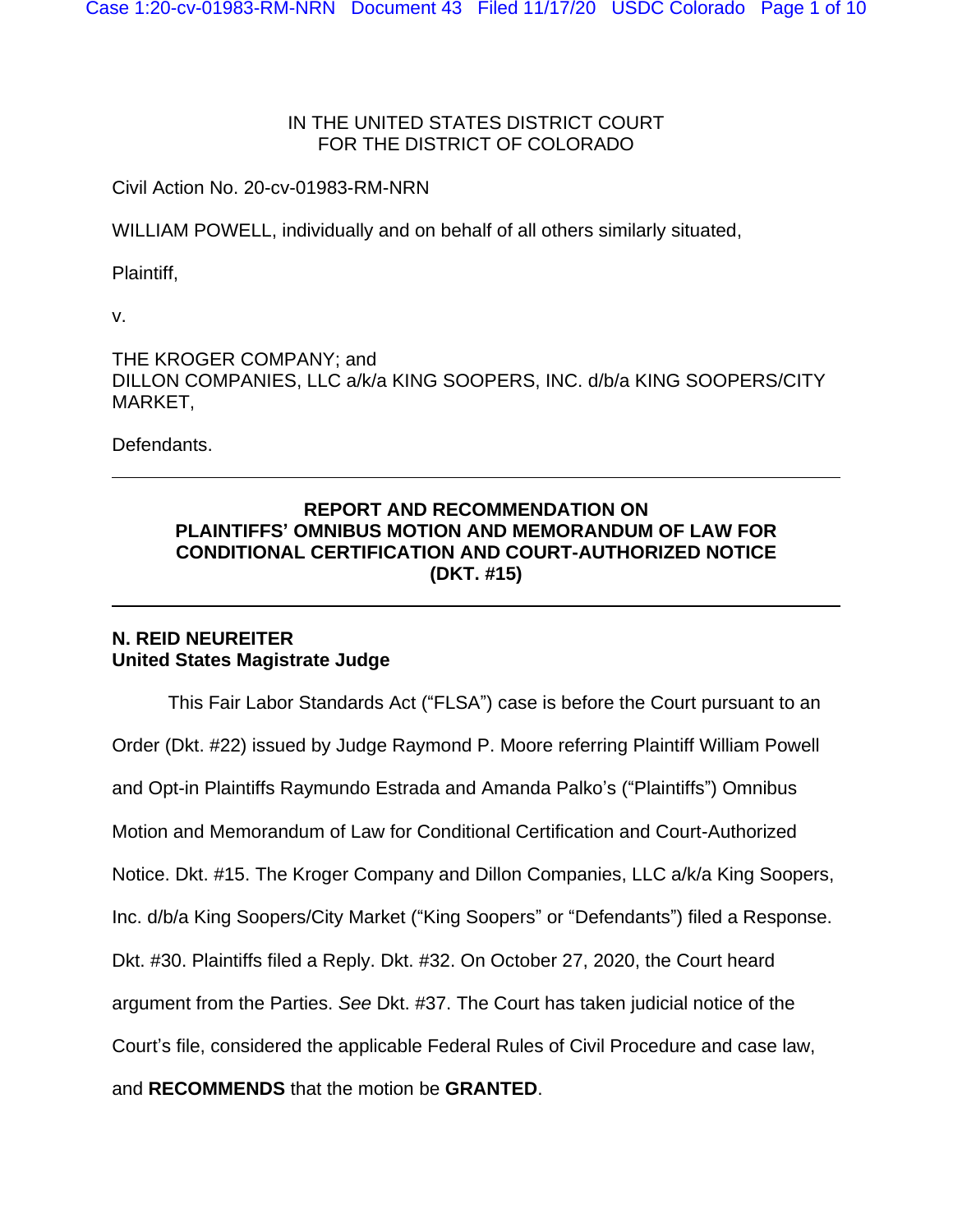#### **BACKGROUND**

William Powell filed the Class and Collective Action Complaint ("Complaint") (Dkt. #1) on July 7, 2020, alleging that King Soopers violated the FLSA and Colorado Wage and Hour Laws by failing to pay its Assistant Store Managers ("ASM") overtime compensation.<sup>1</sup> Plaintiffs now seek conditional certification in order to send notice of this lawsuit to all current and former ASMs and provide them with an opportunity to join.

King Soopers employs ASMs in more than 150 stores in Colorado, New Mexico, Utah, and Wyoming. Dkt. #1 at 2, ¶ 2. Despite their title, ASMs spend the vast majority of their time performing the duties of hourly workers, such as helping customers, moving freight, stocking shelves, building displays, counting inventory, cleaning the store, and acting as cashiers; rather than performing managerial functions like hiring, firing, scheduling, or disciplining other employees. *Id.* 7–8, ¶¶ 41–43. King Soopers improperly classifies them as exempt employees in order to avoid paying them overtime compensation. *Id.* at 2–3, ¶¶ 5–6.

Mr. Powell and Opt-in Plaintiffs Estrada and Palko allege that they and the members of the ASM Collective are similarly situated in that they have substantially similar job duties and are subject to King Soopers' centralized, company-wide compensation policies, patterns, and/or practices. *Id.* at 8, ¶¶ 46–47. Plaintiffs filed declarations in support of the Motion for Conditional Certification. *See* Dkt. ## 15-2, 15- 3, & 15-4. They state that 80% – 90% of the time they worked as ASMs, they performed

 $1$  The Court makes the initial determination of whether a FLSA collective action may be maintained based on the allegations in the operative complaint and any supporting affidavits filed by the plaintiff. *Norwood v. WBS, Inc.,* No. 15-cv-00622-MSK-KMT, 2016 WL 7666525, at \*1 (D. Colo. Sept. 29, 2016).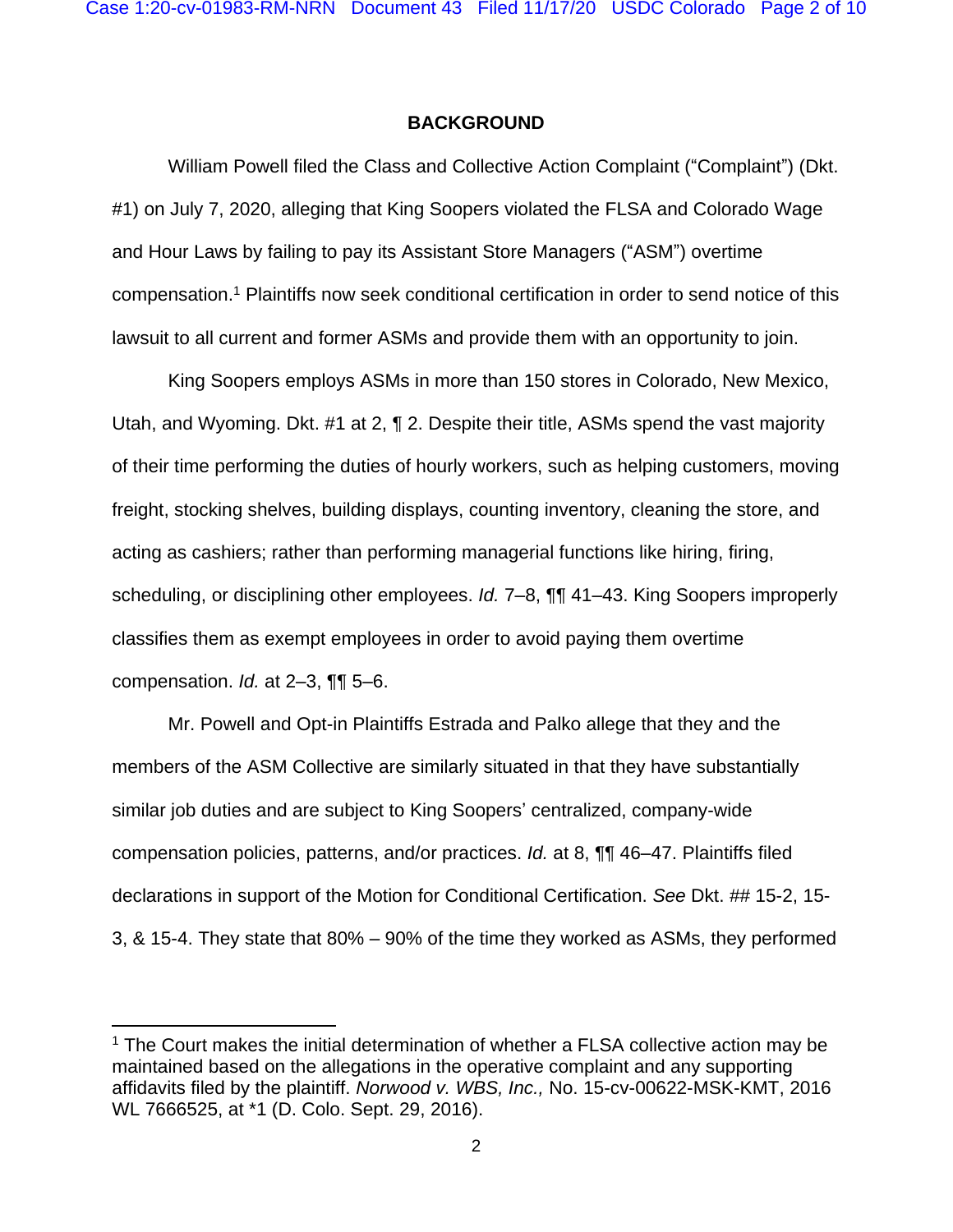the non-exempt work described above, and that managerial functions were primarily performed by Store Managers, to whom ASMs report. *Id.* King Soopers has a uniform job posting and job description for the ASM position. *Id.* All new ASMs, everywhere in the country, undergo the same 8 to 12-week corporate training called "Leadership Essentials." *Id.* ASMs receive a salary and annual bonuses and are scheduled to work at least 45 hours per week. *Id.* They often work through lunch and perform additional manual labor because overtime is rarely approved for the hourly-paid employees. *Id.* As a result, on average ASMs work between 50 to 60 hours each week. *Id*. They are not required to record the hours they work each week. *Id.* According to Plaintiffs, King Soopers, through extensive policies and procedures, maintains strict control, oversight, and direction over the work performed by ASMs.

Plaintiffs seek the conditional certification of the following collective:

All current and former "Assistant Store Managers" who worked for King Soopers/City Market in the United States at any time on or after July 7, 2017 to the present who were classified as exempt from overtime compensation (the "ASM Collective").

They also request that notice to be distributed via first class mail, e-mail, and text message, and submission of consent forms via website.

# **STANDARD OF REVIEW**

The FLSA provides that "an action to recover [unpaid overtime pay] may be maintained against any employer . . . by any one or more employees for and in behalf of himself or themselves and other employees similarly situated." 29 U.S.C. § 216(b). "[N]o employee shall be a party plaintiff to any such action unless he gives his consent in writing to become such a party and such consent is filed in the court in which such action is brought." *Id.* This type of collective action is different than a Rule 23 class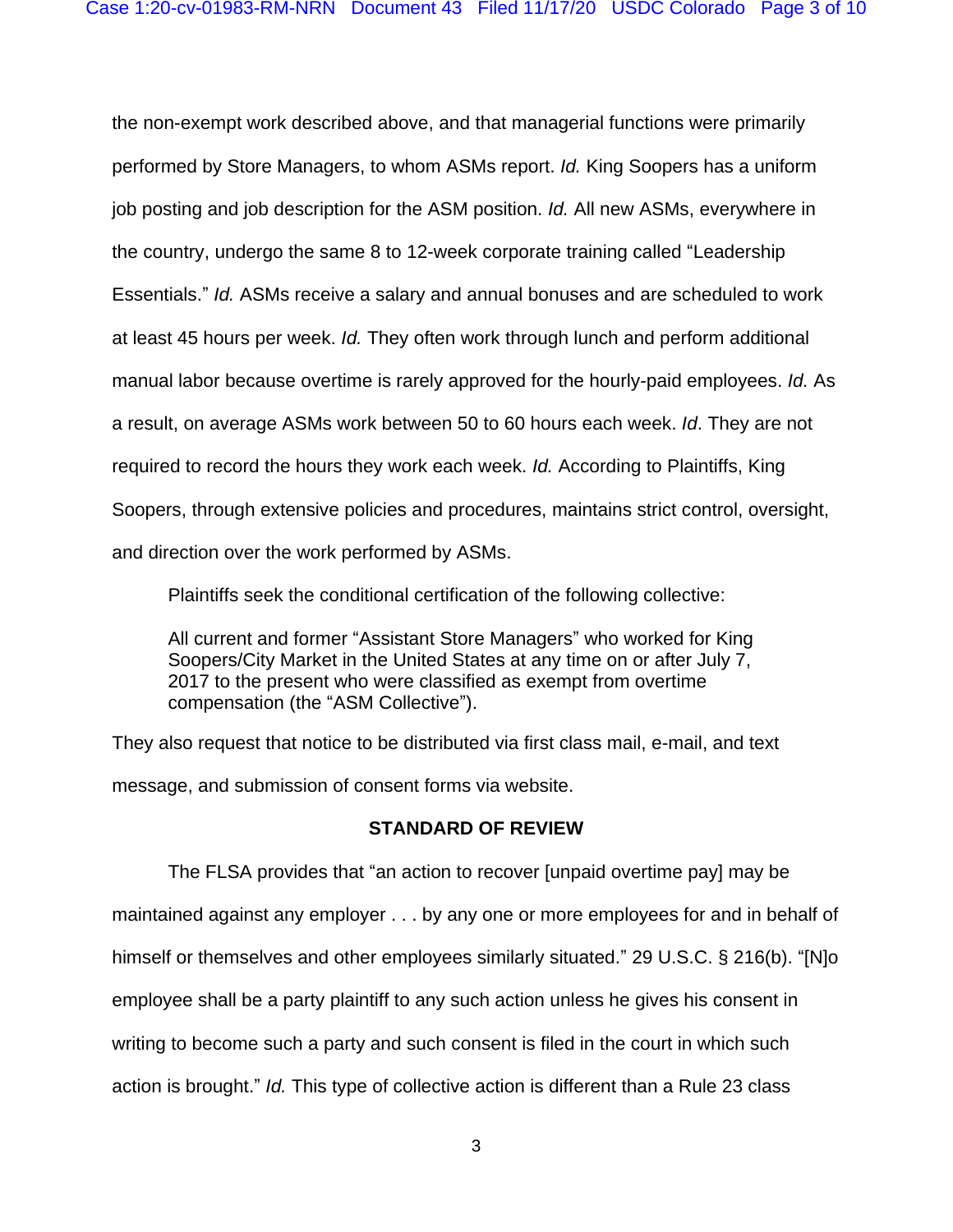action in that under Rule 23; class members are considered to have joined the action

unless they have affirmatively opted out of it, while in an FLSA collective action, putative

plaintiffs must affirmatively opt into the litigation in order to be joined. *Saarela v. Union* 

*Colony Protective Servs., Inc*., No. 13-CV-01637-MSK-MJW, 2014 WL 3408771, at \*2

(D. Colo. July 14, 2014).

Judge Moore has described the conditional certification process for FLSA

collective actions as follows:

The Tenth Circuit has approved the use of a two-step process for determining whether putative class members are similarly situated to the named plaintiff. In *Thiessen v. General Electric Capital Corp*., the court outlined the case by case or "ad hoc" method as follows: at the first step, prior to discovery, the district court makes a "notice stage" determination of whether the plaintiffs are similarly situated. 267 F.3d 1095, 1105 (10th Cir. 2001). For conditional certification at the notice stage, the Tenth Circuit "require[s] nothing more than substantial allegations that the putative class members were together the victims of a single decision, policy, or plan." *Id.* at 1102. "The standard for certification at this stage is a lenient one." *Boldozier v. Am. Family Mut. Ins. Co.*, 375 F. Supp. 2d 1089, 1092 (D. Colo. 2005). At this stage, "a court need only consider the substantial allegations of the complaint along with any supporting affidavits of declarations." *Smith v. Pizza Hut, Inc*., No. 09–CV–01632–CMA–BNB, 2012 WL 1414325 (D. Colo. Apr. 21, 2012) (quoting *Renfro v. Spartan Computer Servs., Inc*., 243 F.R.D. 431, 434 (D. Kan. 2007)).

In the second stage, which comes at the conclusion of discovery and often in the context of a defense motion to decertify the class, the court applies a stricter standard of "similarly situated," including application of at least four factors, to determine whether the case can proceed as a class action. *Thiessen*, 267 F.3d at 1102–03; *Daugherty v. Encana Oil & Gas (USA), Inc*., 838 F. Supp. 2d 1127, 1132–33 (D. Colo. 2011).

*Lysyj v. Milner Distrib. All., Inc.*, No. 13-CV-01930-RM-MJW, 2014 WL 273214, at \*2–3

(D. Colo. Jan. 24, 2014).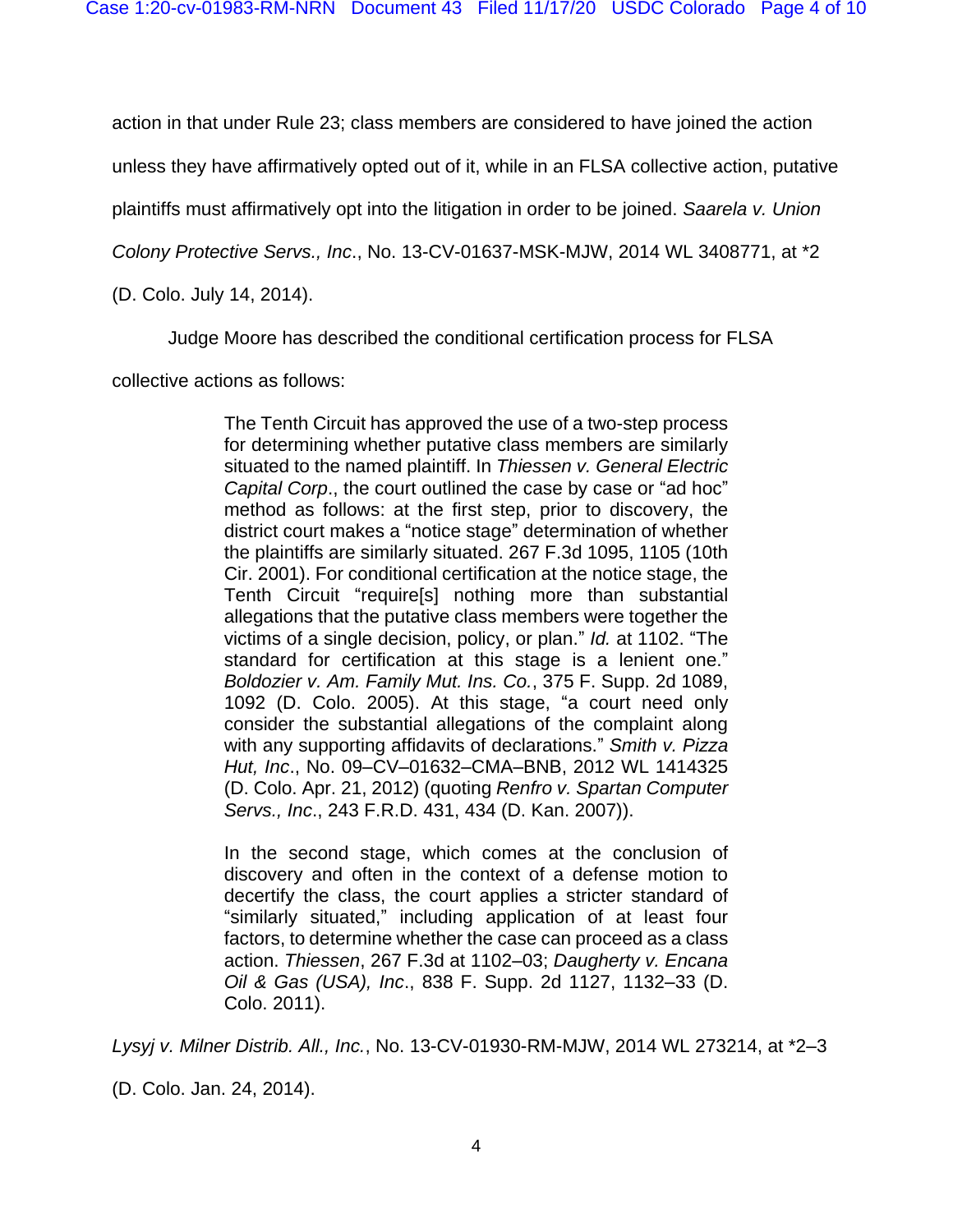### **ANALYSIS**

#### **Similarly Situated**

King Soopers argues that conditional certification is improper for three reasons. First, it contends that Plaintiffs' deposition testimony demonstrates that their job duties as ASMs differed dramatically from one other, to say nothing of other putative class members. For instance, Plaintiff Estrada was left in charge of the store when the Store Manager was absent, a responsibility never given to Plaintiff Palko. Similarly, Mr. Estrada was involved in interviewing prospective employees, while Mr. Powell was not. Mr. Powell, meanwhile, testified that other management level employees reported to him; apparently no one reported to Ms. Palko

Second, King Soopers contends that Plaintiffs cannot rely on any corporate written materials (such as job postings, job descriptions, company policies and handbooks) to establish that they are similarly situated because Plaintiffs concede that the written materials bore no relationship to their actual job duties as ASMs.

Finally, King Soopers asks the Court to disregard Plaintiffs' declarations as vague and conclusory.

None of King Soopers' arguments are persuasive.

First, according to Plaintiffs' declarations, which are based on personal knowledge and therefore not conclusory, as ASMs, they are subject to King Soopers' corporate policies that require them to routinely work more than 40 hours per week, but because they are salaried employees, they are classified as exempt and thus not eligible for overtime compensation, even though they are primarily performing the same work as hourly employees, including helping customers, moving freight, stocking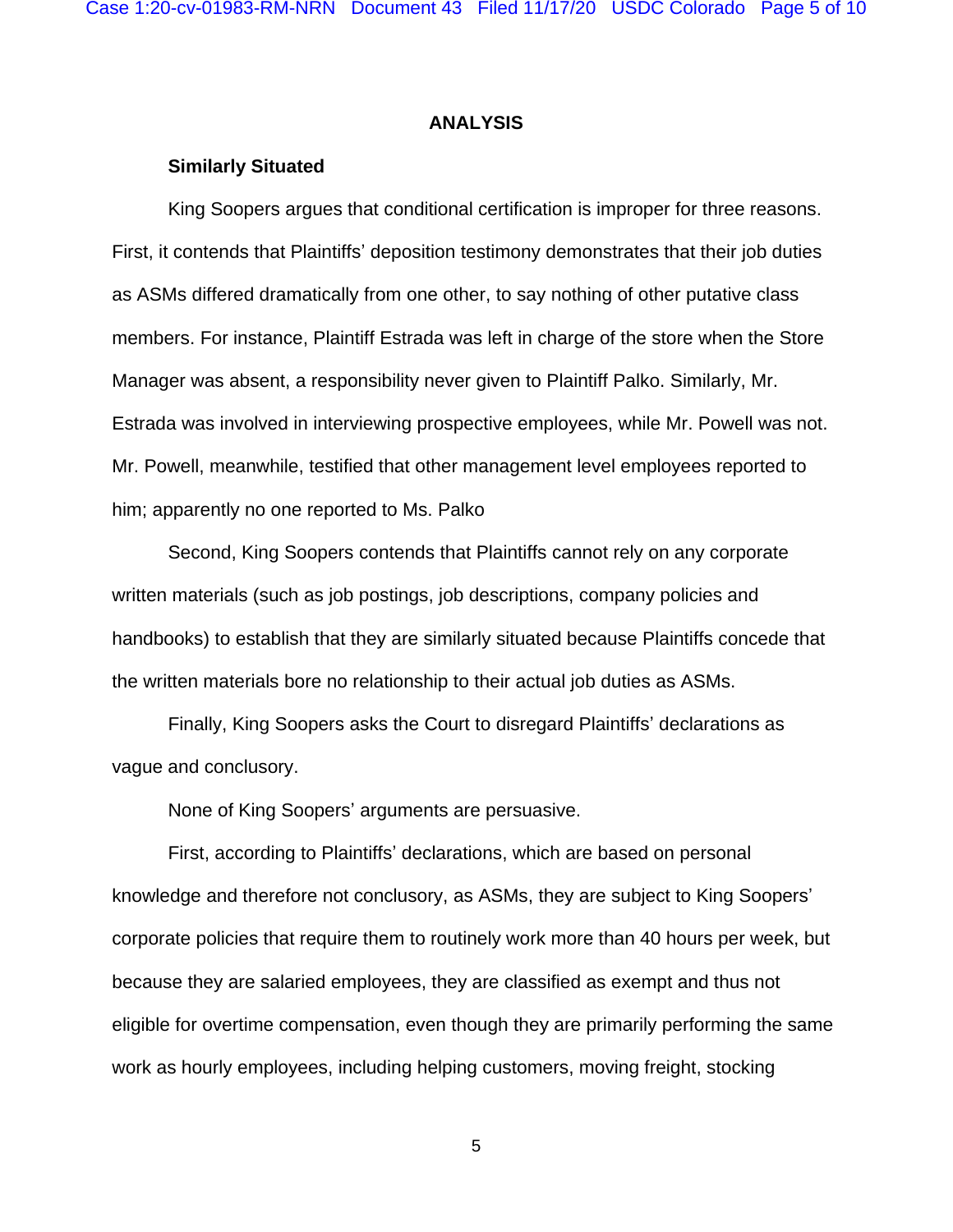shelves, building displays, counting inventory, cleaning the store, and otherwise standing in as cashiers or stockers. These allegations are sufficient to meet the lenient burden at the conditional certification stage. *See Grady v. Alpine Auto Recovery LLC*, No. 15-cv-00377-PAB-MEH, 2015 WL 3902774, at \*2 (D. Colo. June 24, 2015) ("Generally, where putative class members are employed in similar positions, the allegation that defendants engaged in a pattern or practice of not paying overtime is sufficient to allege that plaintiffs were together the victims of a single decision, policy or plan.") (citation omitted); *Daugherty v. Encana Oil & Gas (USA), Inc*., 838 F. Supp. 2d 1127, 1133 (D. Colo. 2011) (finding allegations by plaintiff that he did not receive overtime pay and that he believed others did not receive overtime pay, coupled with his declaration and that from one other employee, sufficient to meet burden for conditional certification). Although King Soopers "seeks to derail conditional certification by leaning on potential minor variances in the individual circumstances of particular Plaintiffs that might set them apart from" the putative collective, "'the predominance of individual questions is only relevant at the post-discovery stage of the collective action certification.'" *Davis v. Vitamin Cottage Natural Food Markets Inc*., No. 17-cv-01301- CMA-MEH, Dkt. #34 (D. Colo. Dec. 20, 2017) (quoting *Smith v. Pizza Hut, Inc.*, No. 09- CV-01632-CMA, 2012 WL 1414325 at \*6 (D. Colo. Apr. 21, 2012)). "The court does not weigh evidence, resolve factual disputes, or rule on the merits of plaintiffs' claims during the notice stage." *Levine v. Vitamin Cottage Natural Food Markets, Inc*., No. 1:20-cv-00261-STV (D. Colo. Nov. 6, 2020) (citation and alterations omitted).

The Court must likewise reject King Soopers' contention that Plaintiffs cannot use uniform, written corporate materials to show they are similarly situated: "Courts have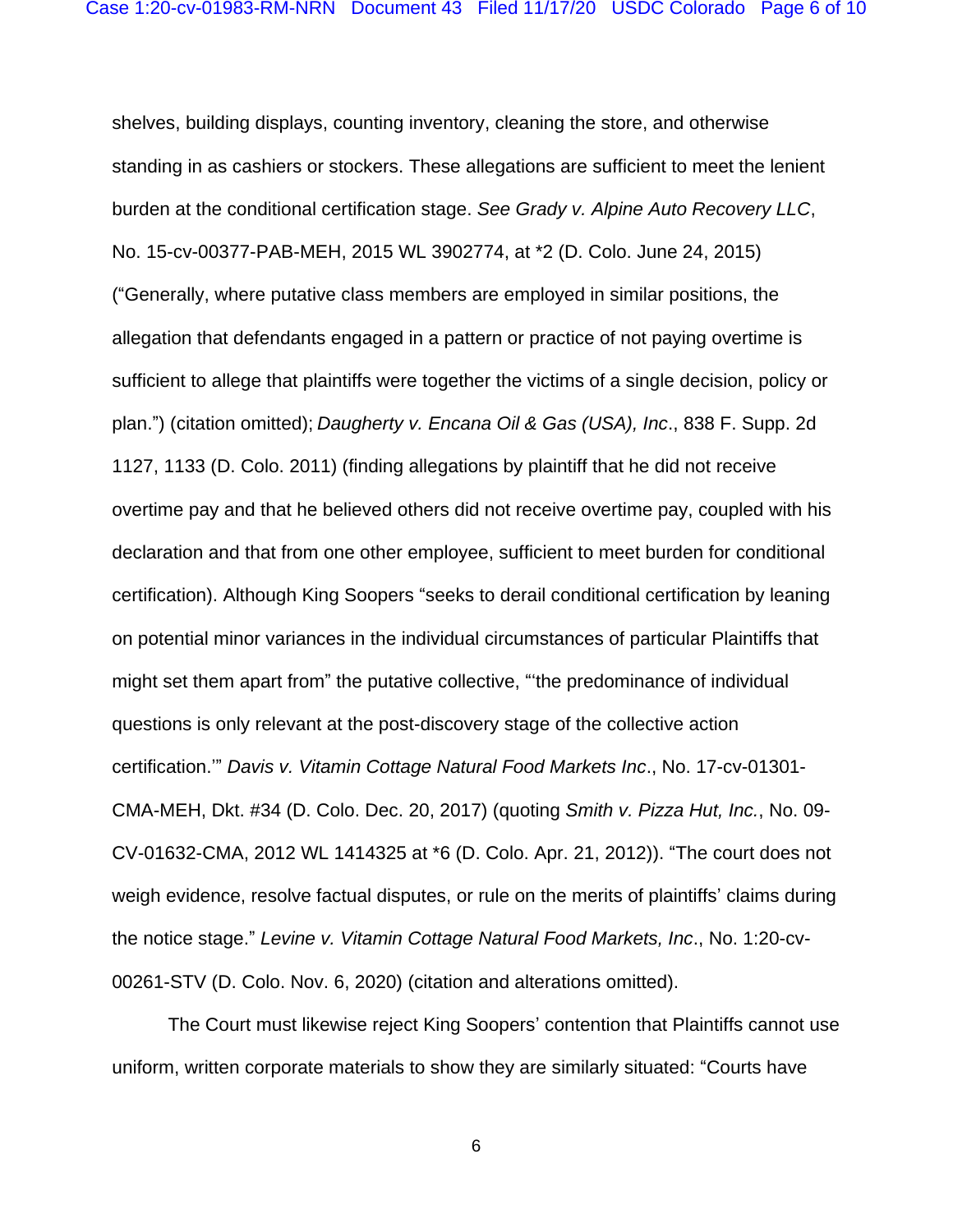granted conditional certification based on a common job description even though the description did not accurately describe the plaintiffs' job duties." *Kujat v. Roundy's Supermarkets Inc*., No. 18 C 5326, 2019 WL 1953107, at \*4 (N.D. Ill. May 2, 2019). Again, the Court makes the conditional certification determination relying upon the allegations in the Complaint and Plaintiffs' declarations, *see Norwood*, 2016 WL 7666525, at \*1, which sufficiently establish that ASMs are subject to the same training, job description, job posting, job duties, employee policies, and compensation. This is enough to satisfy the conditional certification standard. Any investigation into the merits of Plaintiffs' claims must wait until second, post-discovery stage.

Plaintiffs have set forth substantial allegations that the putative ASM class members are similarly situated as the victims of King Soopers' common policy, practice, or plan of misclassifying them as exempt and not paying them overtime compensation.

### **Notice to Conditional Class**

Because the Court concludes that conditional certification of an FLSA collective action is appropriate, it may authorize plaintiff to disseminate a proper notice and opt-in consent form to putative class members. *Hoffman–LaRoche, Inc. v. Sperling*, 493 U.S. 165, 169–70 (1989). *See also* 29 U.S.C. § 216(b) ("No employee shall be a party plaintiff to any such action unless he gives his consent in writing to become such a party and such consent is filed in the court in which such action is brought."). The Court has broad discretion regarding the details of the notice sent to potential opt-in plaintiffs. *Hoffman–LaRoche*, 493 U.S. at 171. "The overarching policies of the FLSA's collective suit provisions require that the proposed notice provide accurate and timely notice concerning the pendency of the collective action, so that potential plaintiffs can make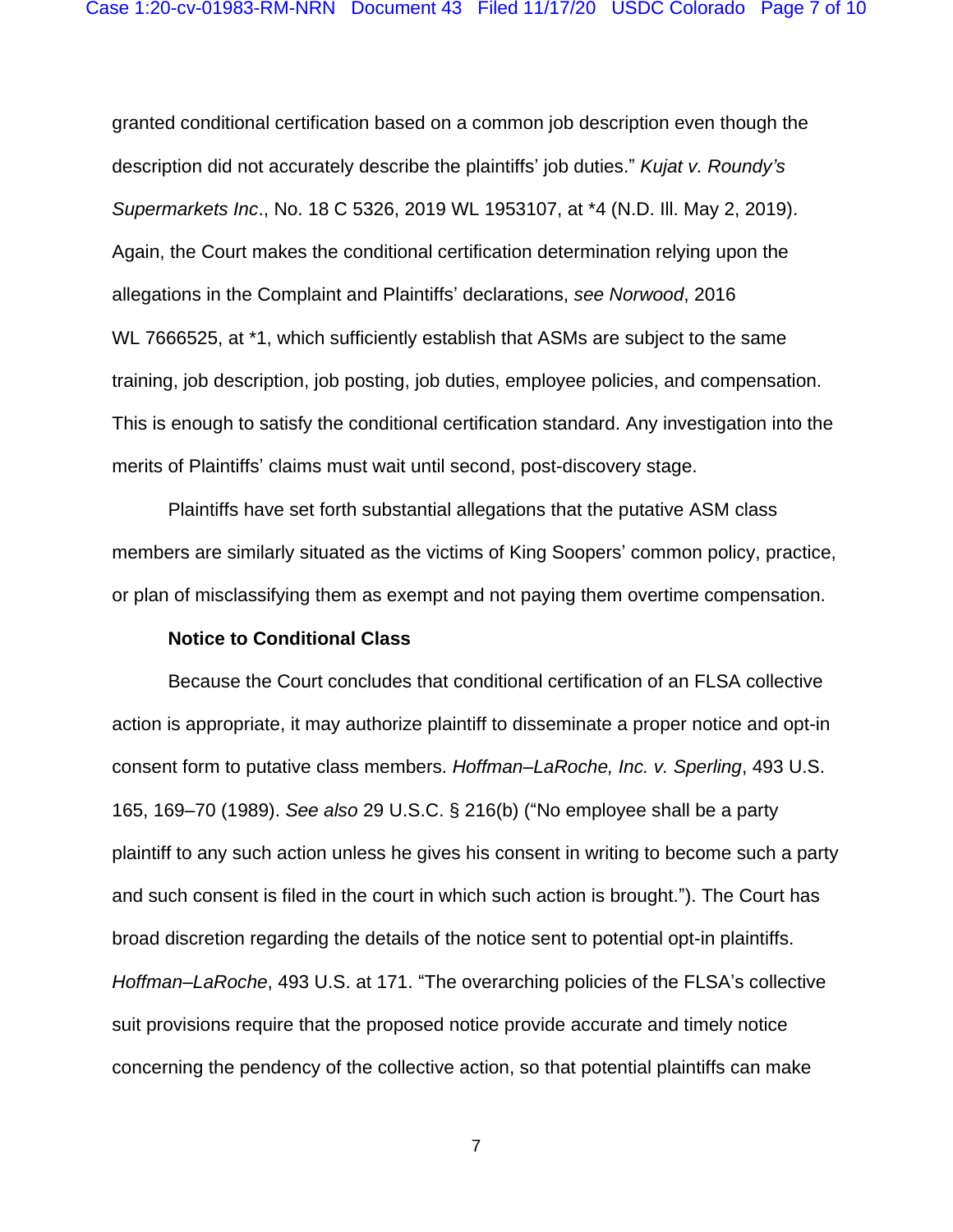informed decisions about whether to participate." *Grady*, 2015 WL 3902774, at \*3 (alterations and citation omitted).

King Soopers objects to Plaintiffs' requests to (1) send notice by text message; (2) require King Soopers to post the notice in its stores; (3) and allow reminder notices halfway through the opt-in period. As to notification via text message, this has been approved by judges in this District, including the undersigned. *See e.g., MacDonald v. Covenant Testing Techs., LLC*, No. 18-cv-02290-NRN, 2019 WL 1755282, at \*7 (D. Colo. Apr. 18, 2019) (permitting notice to be sent by U.S. Mail, email, and text); *Warren v. MBI Energy Servs., Inc*., No. 19-cv-00800-RM-STV, 2020 WL 937420, at \*9 (D. Colo. Feb. 25, 2020), *report and recommendation adopted in part*, No. 19-cv-00800-RM-STV, 2020 WL 5640617 (D. Colo. Sept. 22, 2020) (the same). Furthermore, the Court finds that notice should be posted in King Soopers employee breakrooms or other, non-public locations, as this will reach a wider audience than mailing, especially given the COVID-19 pandemic's disproportionate effects on grocery store workers. *See Robertson v. Whitman Consulting Org., Inc*., No. 19-cv-02508-RM-KLM, 2020 WL 5097597, at \*5 (D. Colo. July 22, 2020) (recommending that defendant be required to post the notice and consent form on all jobsites where putative class members are currently working); *later modified at* 2020 WL 5096006 (D. Colo. Aug. 28, 2020). However, the Court will not authorize a reminder notice, as a reminder notice may "improperly suggest the Court's endorsement of [p]laintiff's claims." *Bagoue v. Developmental Pathways, Inc.*, No. 16 cv-01804-PAB-NRN, 2019 WL 1358842, at \*4 (D. Colo. Mar. 25, 2019). *See also Whittington v. Taco Bell of America, Inc*., No. 10-cv-01884-KMT-MEH, 2012 WL 1622457, at \*2 (D. Colo. May 9, 2012) (noting that "even the mere appearance of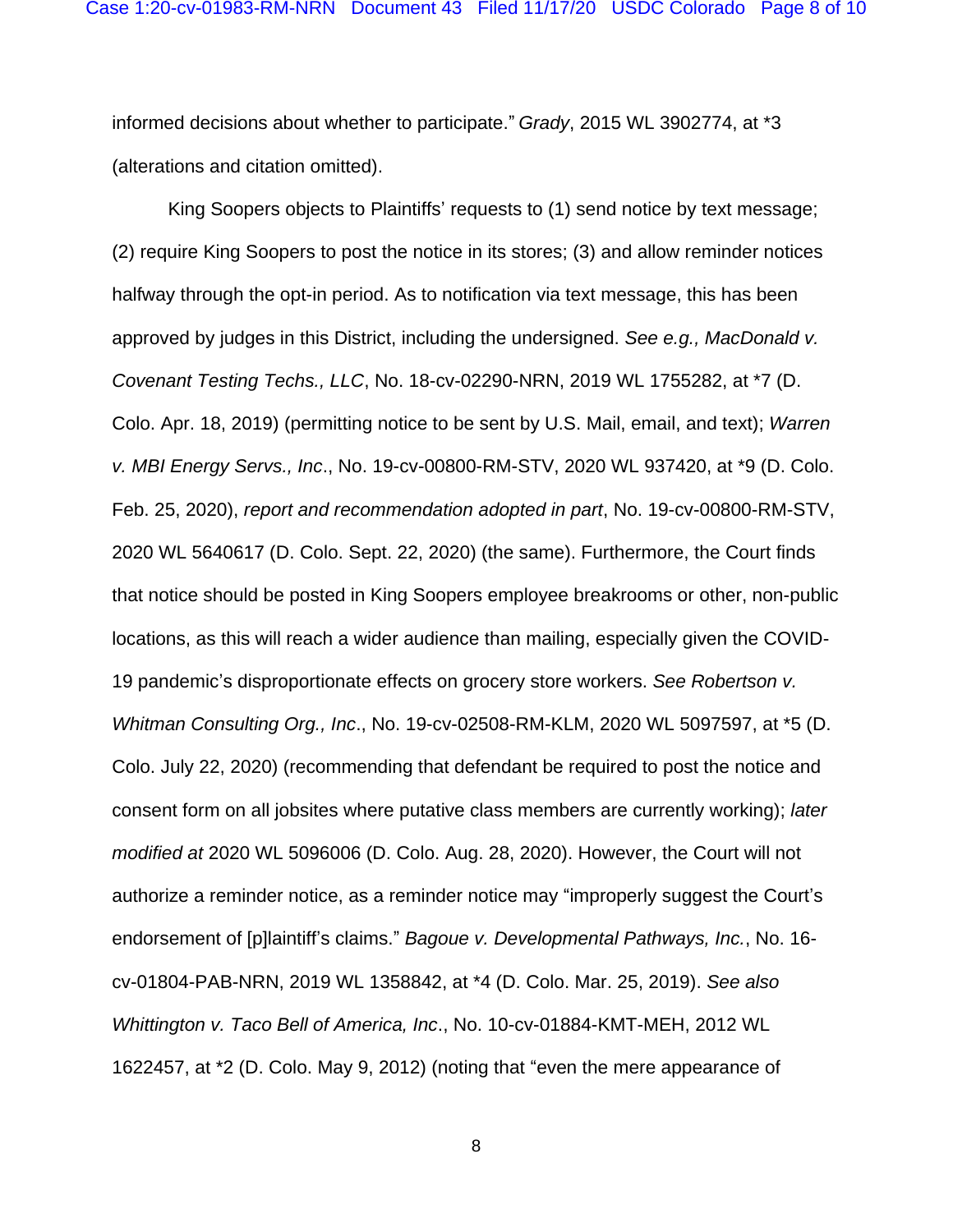judicial endorsements of the merits of this action is improper" (internal quotations and alterations omitted)).

Finally, King Soopers requests at least 30 days to provide information about the putative collective, rather than the seven days called for by Plaintiffs. Plaintiffs indicate that they are willing to meet-and-confer with Defendants regarding the time period they need to produce the requested information for the members of the ASM Collective. However, they ask the Court to extend the end date of the time period for the putative ASM Collective to the date which Defendants provide the requested information to Plaintiffs. The Court finds this to be a reasonable position.

#### **CONCLUSION**

For the reasons set forth above, it is hereby **RECOMMENDED** that Plaintiffs' Omnibus Motion and Memorandum of Law for Conditional Certification and Court-Authorized Notice (Dkt. #15) be **GRANTED** and that Plaintiffs' proposed Order (Dkt. #15-11) be entered with the following modifications: (1) that the requirement that "[t]he Notice shall also, thirty (30) days after it was originally distributed, be re-sent to those members of the ASM Collective who have not returned "Consent To Join" forms" be **eliminated**; and (2) that the FLSA statute of limitations for the opt-in plaintiffs in this case be equitably tolled until 90 days after the opt-in plaintiffs receive notice of this lawsuit.

**NOTICE: Pursuant to 28 U.S.C. § 636(b)(1)(c) and Fed. R. Civ. P. 72(b)(2), the parties have fourteen (14) days after service of this recommendation to serve and file specific written objections to the above recommendation with the District Judge assigned to the case. A party may respond to another party's objections**